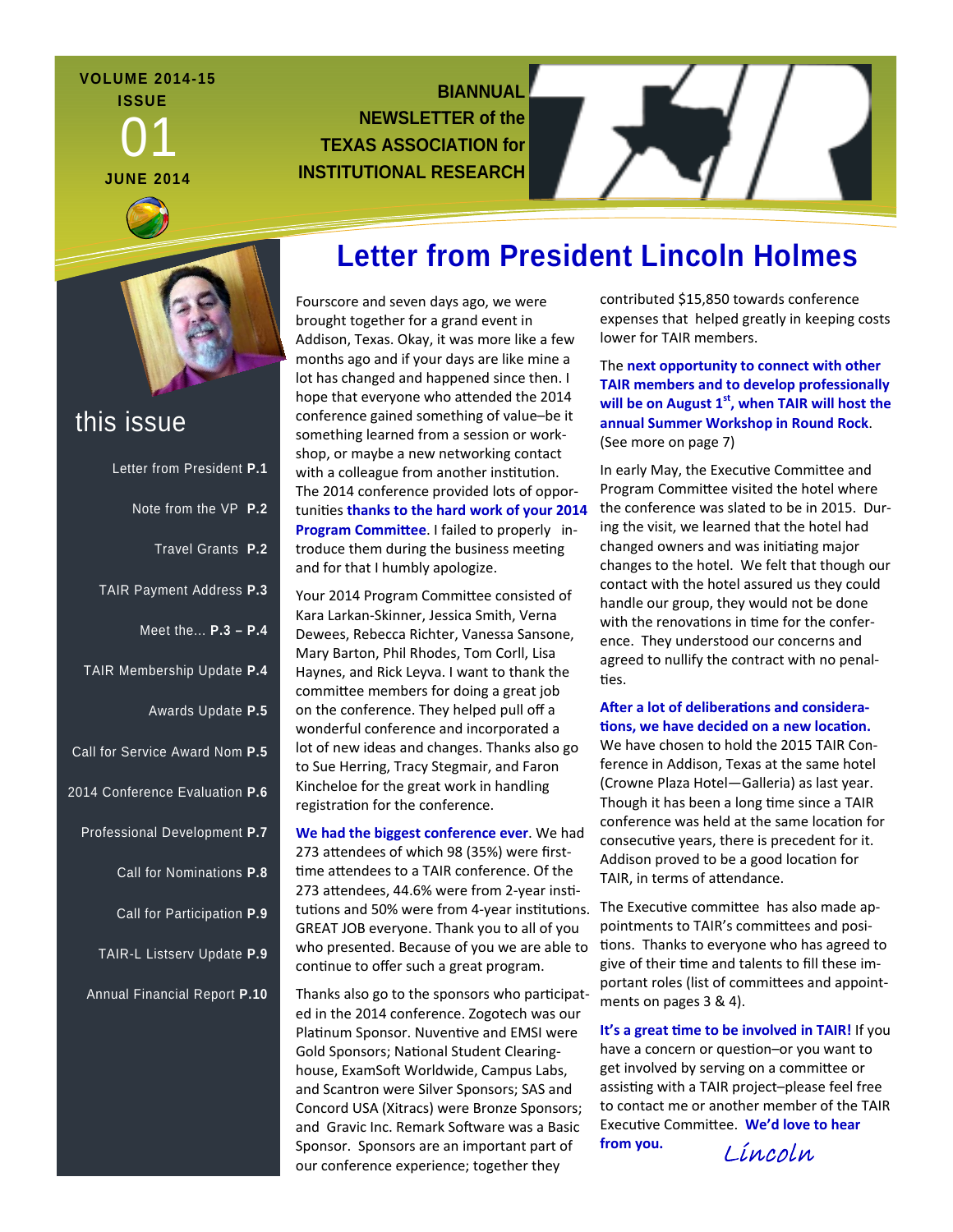

# **A Note from Mary Barton Vice President/Program Chair**

I am excited to tell you about the plans for the **37th annual TAIR conference to be held on March 3-6, 2015**. TAIR will return to the **Crowne Plaza near the Galleria in Addison**. This is a change in venue from our original plan to gather in Amarillo. The Program Committee visited the Amarillo hotel in May and during our visit we learned that the hotel is slated to undergo sig‐ nificant renovations that may not be completed by next March. The Executive and Program committees felt it was in TAIR's best interest to move the conference back to Addison.

The staff at the Crowne Plaza has warmly wel‐ comed us back to their facility. TAIR 2015 will definitely take advantage of all the amenities and space available. Although there will be an‐ other conference at the hotel at the same time as TAIR, the staff at the Crowne Plaza has com‐ mitted meeting space to us that we think is even better than last year. There is a party space for our traditional Meet, Munch, and Mingle event, a heated indoor swimming pool, a business cen‐ ter, a fitness center, and FREE parking!

The theme for the 2015 conference will be **"All My Data by Morning** "and was **submitted by Rebecca Richter from Temple College**. Rebecca received a \$50 Visa gift card for suggesting the winning theme. Congratulations, Rebecca!

We are considering several options for a Special Event for this year and are talking with vendors about fun activities that our group would enjoy. Amanda Moske, our new local arrangements chair, has been busy making arrangements for a fantastic evening.

**Pre-conference workshops will be held at the hotel.** David Brown and his Professional Devel‐ opment Committee will provide a variety of workshops so that there should be **something for everyone**.

Travel grants will be available once again for those who need some financial help in attending the conference. **See the sidebar on how to apply for the grants.**

The Program Committee met for the first time in May. They are working hard to plan a con‐ ference that delivers outstanding professional development and networking opportunities, as well as a chance for members to relax and enjoy the company of their friends and col‐ leagues. In keeping with last year's format, we will offer the traditional Concurrent Sessions and the interactive Group/Panel/Working Sessions. **If you have a topic that involves sharing informaƟon with an audience, please consider submiƫng a proposal for a concurrent session, or, if your topic is beƩer-suited for a discussion where everyone has a chance to participate, then consider submitting a proposal for a group/panel/working session.**

What has made TAIR great for 37 years has been the willingness of its members to share their knowledge and ideas with others. I hope you will consider submitting a proposal for a concurrent session or a group/panel/working session. I encourage you to contact me or Marc Turner (Concurrent Sessions Chair) if you have any questions or concerns. The **deadline to submit a proposal for presenƟng at the conference is September 30, 2014.**

*Mary* 

# **TAIR Travel Grants**

**TAIR wants to be sure that funding issues are not the reason that you or your staff will miss TAIR 2015.** 

**Travel grants at \$350 each are available to help cover travel expenses for TAIR 2015. These grants are available to active members and those who become new members for 2015. The deadline to apply for a travel grant is December 15, 2014.** 

**The TAIR Travel Grant Application and directions are**  available at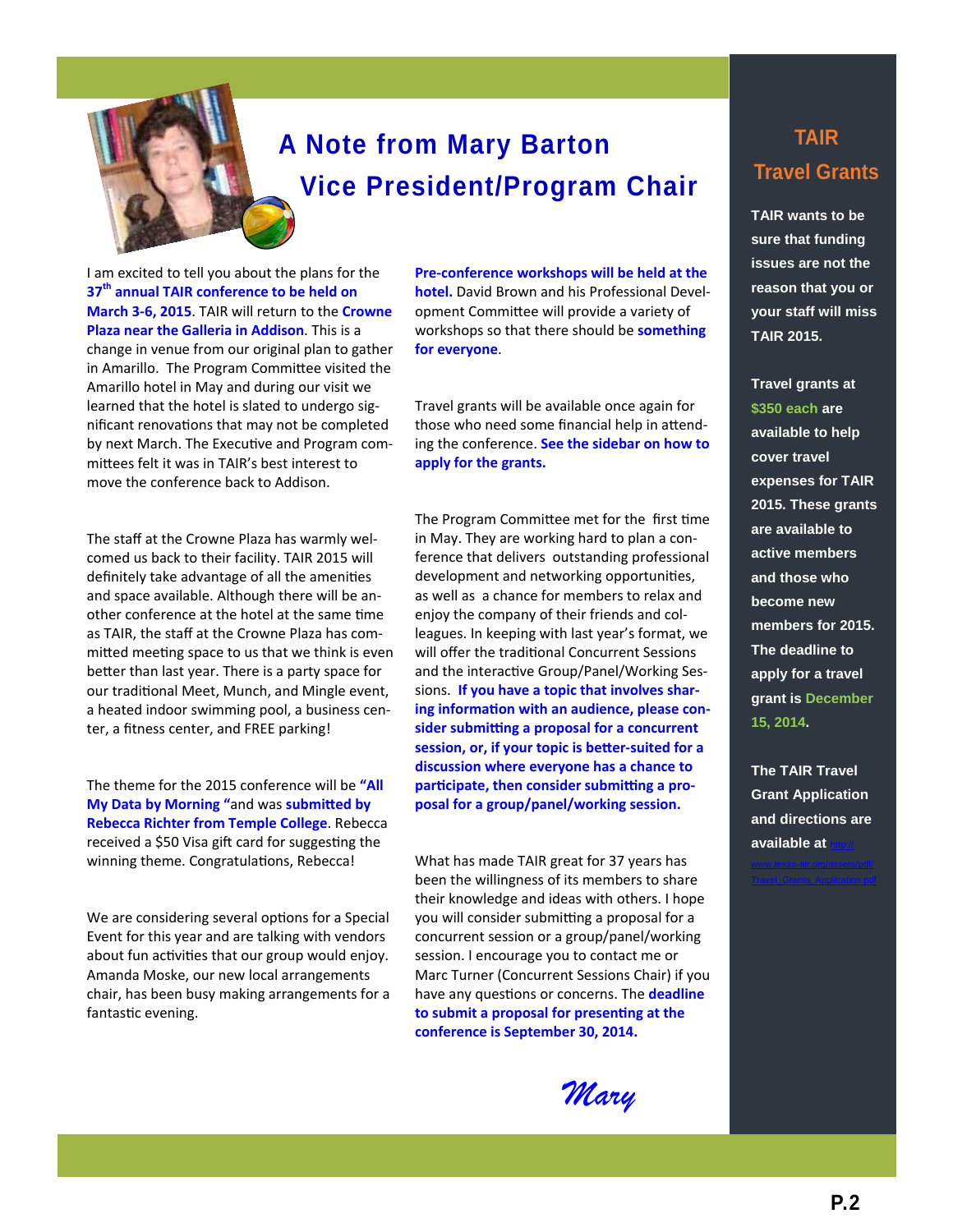#### **Meet the Executive Committee: Immediate Past President:**

**President:** 

**Lincoln Holmes** 







The University of Texas at Austin Austin, Texas (512) 471-3833 j.l.holmes@austin.utexas.edu **Vice President:** 

**Mary Barton**  University of North Texas Denton, Texas (940) 565-2085

**Lisa Haynes**  Texas Woman's University Denton, Texas (940) 898-3027 LHaynes@mail.twu.edu

mary.barton@unt.edu **Secretary:** 

**Susan Thompson**  Texas State University San Marcos, Texas (512) 245-2348 susan@txstate.edu

**Member-at-Large, Professional Development: David Brown**  North Central Texas College Gainesville, Texas (940) 668-3331

dbrown@nctc.edu









### **Appointments:**

**TAIR-L Manager:** 

 **Faron Kincheloe,** Baylor University

**Web Developer:** 

 **Todd Moon,** Austin Community College **Historian:** 

 **Maryann S. (Ruddock) Brown,** Retiree **Liaison to AIR:** 

 **Lincoln Holmes,** Univ of Texas at Austin **Newsletter Editor:** 

 **Pamela Johnson,** LeTourneau University

**Treasurer: Tracy Stegmair**  Texas Woman's University Denton, Texas (940) 898-3021 tstegmair@mail.twu.edu

### **TAIR Payment Address**

Those of us who work at institutions with accounting information systems may have an outdated TAIR address on file, and when payments are mailed to that outdated address it creates extra work for the Treasurer. In some cases, this may result in a payment that gets lost during the forwarding process.

Tracy Stegmair is our Treasurer. This is a good time to ensure that the address you have on file for TAIR is up-todate. Please take a moment to check or to ask your administrative assistant to verify the TAIR payment address on file with your institution. The current payment address is:

> TAIR Attn: Tracy Stegmair P.O. Box 425765 Denton, TX 76204-5765

If you have any questions about TAIR payments or other financial concerns, please contact Tracy Stegmair at tstegmair@twu.edu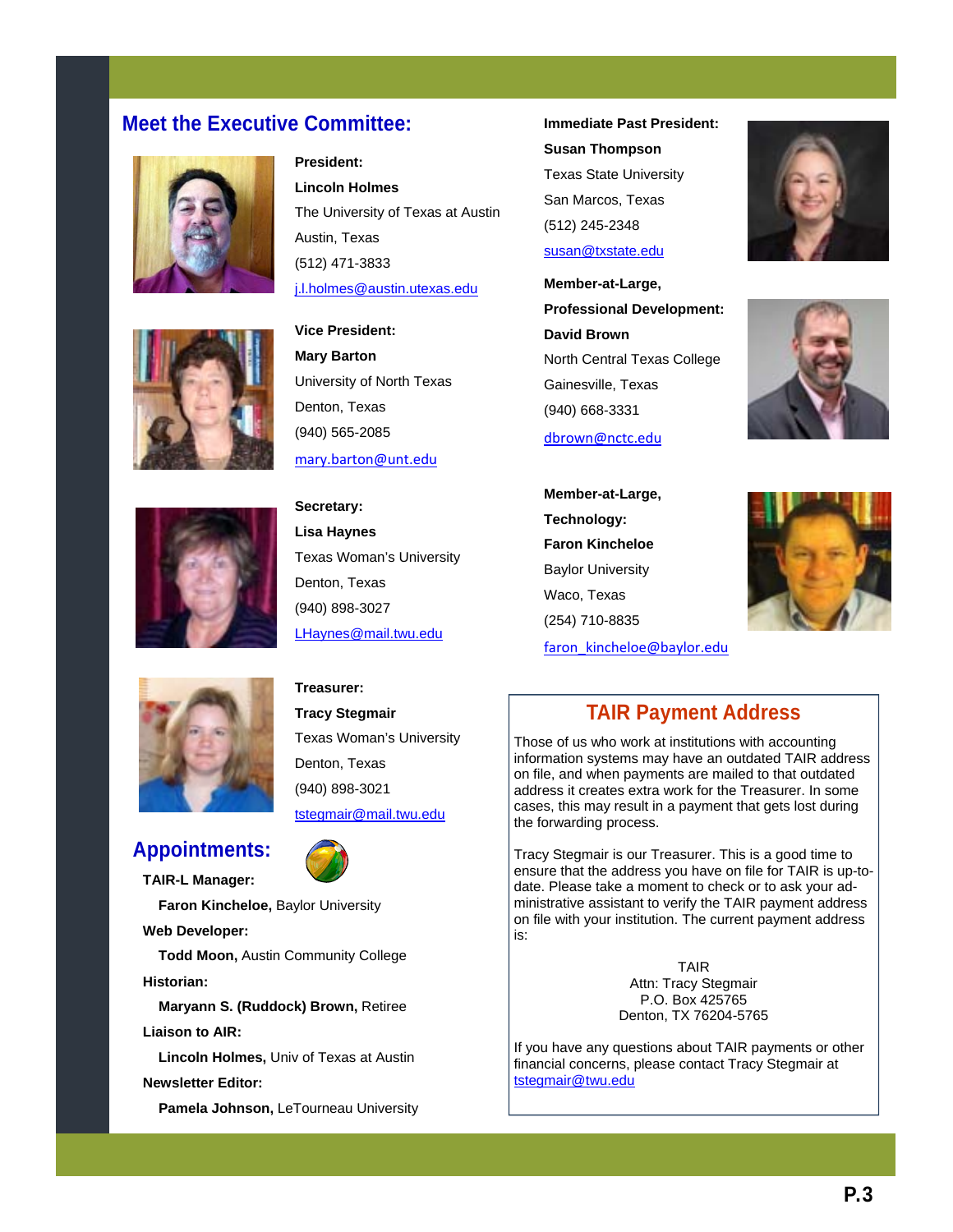#### **TAIR 2015 Program Committee:**

**Program Chair: Mary Barton**, University of North Texas **Concurrent and Discussion Sessions: Marc Turner**, Texas State University **EvaluaƟons: Tracy Simms**, University of Houston‐Downtown **General Sessions: Soon Merz**, AusƟn Community College **Local Arrangements: Amanda Moske**, University of North Texas **Program Brochure: Dave Downing**, University of North Texas **Session Coordinators: John Jones**, Sul Ross University **Special Interest Groups: Guyla Davis**, Richland College **Sponsors: Phil Rhodes**, McLennan Community College

### **Elected Committee:**

#### **Nominating Committee**

**Susan Thompson**, Texas State University (Chair) **Tom Corll**, Midland College **Sue Herring**, Baylor University **Carol LaRue**, Southwest Texas Junior College **Martha Oburn**, Houston Community College

#### **Appointed Committees:**

#### **Data Advisory Committee**

**Vicki West**, Texas Tech University (Chair) **Tom Corll**, Midland College **Ben Cox**, Texas State Technical College, Waco **Jake Hoon**, Tarleton State University **Dennis Ignatenko**, The University of Texas at Arlington **Carol LaRue**, Southwest Texas Junior College **Tessa Mathews**, Wharton County Junior College **Lisa McCarty, Abilene Christian University Colby Stoever**, University of Texas Health Sciences Center

#### **Financial Review Committee**

**Jim O'Donnell, Eastfield College (Chair) Linda Newton,** Easƞield College

#### **Professional Development Committee**

**David Brown**, North Central Texas College (Chair) **Jimmy Roberts**, Temple Community College **Marcelo Paredes**, University of Texas—Pan American **Phil Rhodes**, McLennan Community College

#### **Awards CommiƩee**

**Susan Thompson**, Texas State University (Chair) Ruben Garcia, Texas Workforce Commission Marilyn Greer, UT MD Anderson Cancer Center Lincoln Holmes, The University of Texas at Austin Shari Koukl, The University of Texas at Tyler Rick Leyva, Richmond College Rebecca Richter, Temple College Jason Simon, University of North Texas



#### **TAIR Membership Update**

Membership in TAIR is maintained on an annual basis, with the annual TAIR conference marking the start of the membership year. Benefits of a TAIR membership include a subscription to TAIR-L, TAIR's discussion list (where members can share information and solicit advice on projects), and discounted fees for TAIR's summer professional development workshops. Currently, TAIR has 335 members representing institutions and agencies statewide (a one-year increase of 88 members resulting in 35.6% growth).

| <b>TAIR 2014 Membership</b><br>by Institutional/Organizational Category |                         |                           |  |  |  |  |  |
|-------------------------------------------------------------------------|-------------------------|---------------------------|--|--|--|--|--|
| Category                                                                | <b>Count of Members</b> | <b>Percent of Members</b> |  |  |  |  |  |
| 4 Year Public                                                           | 130                     | 39%                       |  |  |  |  |  |
| 2 Year Public                                                           | 132                     | 39%                       |  |  |  |  |  |
| 4 Year Private                                                          | 48                      | 14%                       |  |  |  |  |  |
| Association                                                             | 16                      | 5%                        |  |  |  |  |  |
| 2 Year Private                                                          | n                       | 0%                        |  |  |  |  |  |
| Technical                                                               | q                       | 3%                        |  |  |  |  |  |
| Total                                                                   | 335                     | 100%                      |  |  |  |  |  |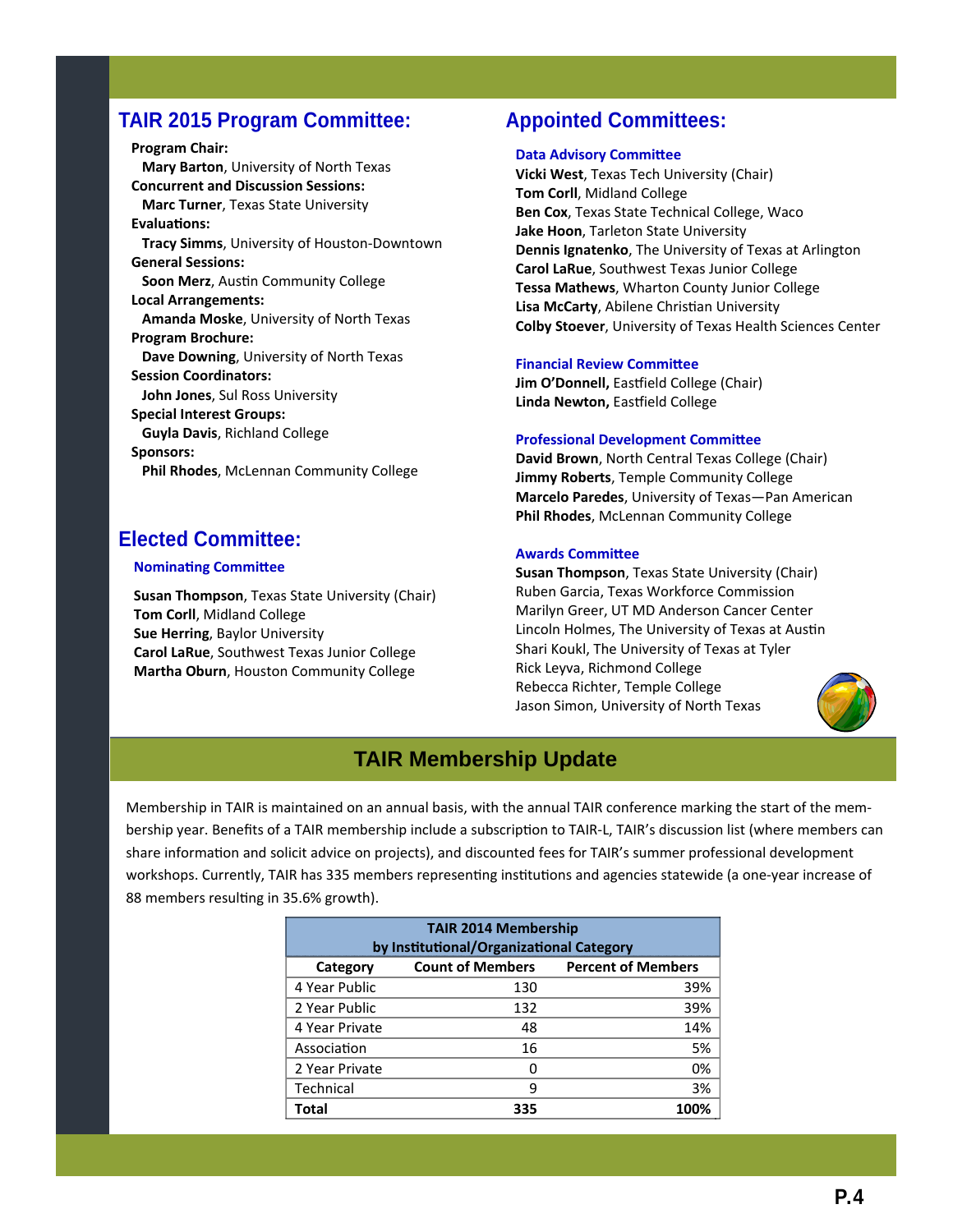

# **Awards Update**

Congratulations go to the following award winners from the 2014 TAIR conference in Addison:

#### **Best PresentaƟon**

After the conference, the Awards Committee selected **Development of a** *QualitaƟve Research Team: Expanding the IR FuncƟon through the Inclusion of* Library Professionals as best presentation for the 2014 conference. This presentaƟon was made **by Paul Illich, Tom Proctor, Sharon Kenan, and David Irvin from McLennan Community College.** Congratulations to Paul and his colleagues! They will receive a reserved place on the program as the TAIR Best Presentation at the 2015 Association for Institutional Research (AIR) Forum to be held in Denver.



Del Mar College Office of Strategic Planning and Institutional Research with Texas State University's Susan Thompson, TAIR President

#### **Outstanding Professional PracƟce Award**

Del Mar College was recognized for having the Best IR Website during the closing General Session on Friday morning. **CongratulaƟons to the Office of Strategic Planning and InsƟtuƟonal Research at Del Mar College** for developing an award‐winning website!

#### **Awards CommiƩee**

The 2014 Awards Committee was chaired by Carol Tucker, Immediate Past President 2013-2014. Members of the committee were David Brown, Sherri Caraballo, Lea Campbell, Jimmy Roberts, Jason Simon, and Susan Thompson. Thanks go to the committee for their work before, during, and after the conference to identify our award winners.

The 2015 Awards Committee will be chaired by Susan Thompson, Immediate Past President 2014-2015. Information regarding the Outstanding Professional Practice Award criteria for TAIR 2015 and a call for submissions will be distributed later this year via the listserv and in the fall newsletter.



#### **Call for TAIR Outstanding Service Award Nominations**

The award is given to a member who has made a significant contribution to TAIR over an extended period of time.

A nominee must have been a TAIR member for at least five years and not a member of, nor a candidate for, the Executive Committee during the year nominated.

In addition, the nominee must meet at least three of the following four general criteria:

1. Has been a member of the TAIR Executive Committee, served on Program Committees, or presidential appointed committee;

2. Presented contributed sessions at TAIR conferences;

3. Organized, offered, or acted as a primary presenter in workshops or panels at the TAIR conferences;

4. Contributed in some other specific and significant ways that have advanced the purposes of TAIR.

This award is not given every year, but is a great honor when it is given. If there is someone who meets these criteria and should be recognized, please nominate the individual by sending the person's name and any supporting information to:

Susan Thompson, Immediate Past President, susan@txstate.edu

All nominations will close September 30, 2014.

For a list of previous honorees, please see the TAIR website at http://www.texasair.org/recognition/ [honorees.php.](http://www.texas-air.org/recognition/honorees.php)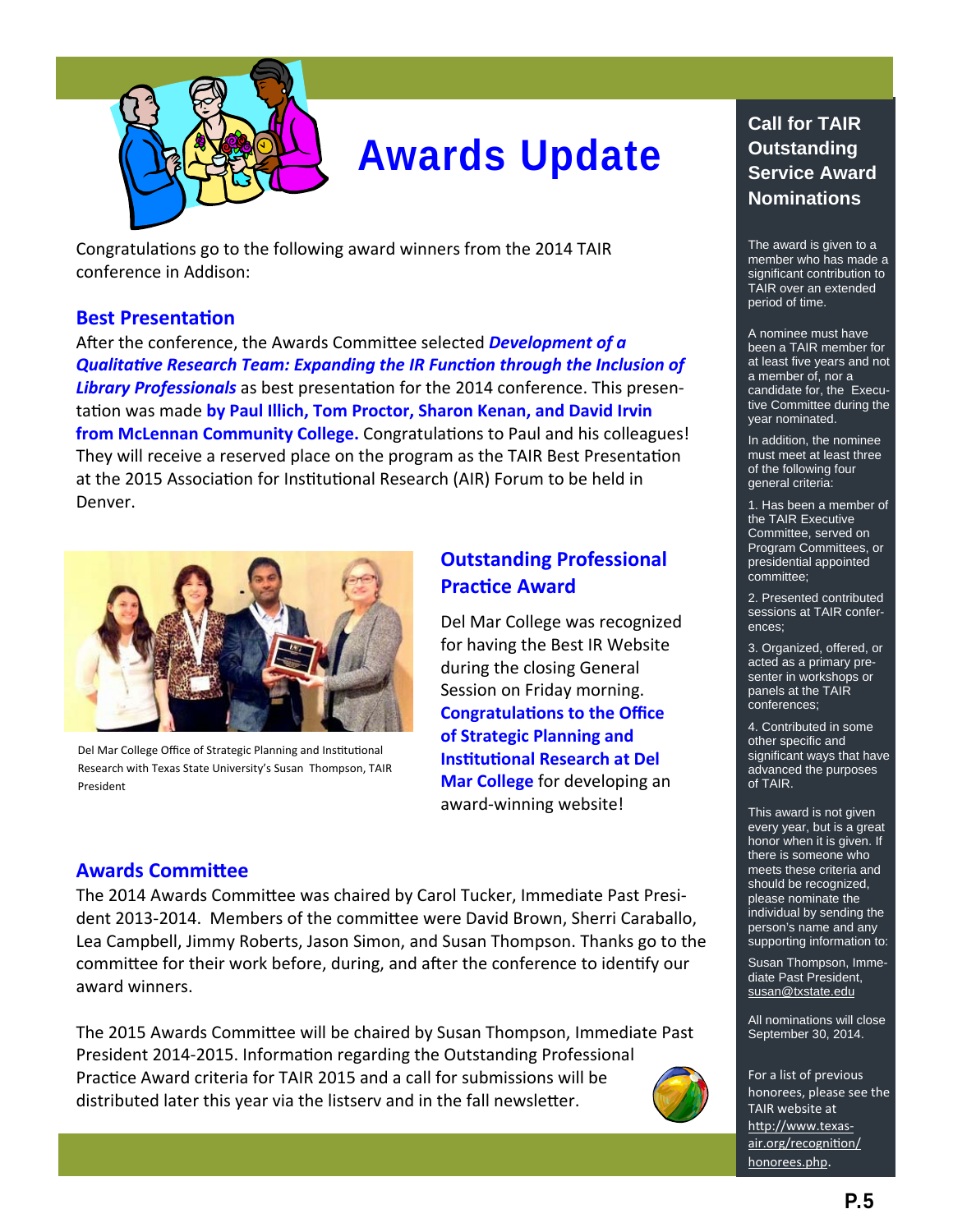

General Session II with **Dr. William Muse**, President, National Issues Forum InsƟtute

2014 Concurrent Session

# **TAIR 2014 Conference Evaluation**

Links to the 2014 conference evaluation were emailed to conference attendees shortly after the conference ended; 80 responses were received by the deadline for a 29.1% response rate. Thanks to all who took the time to provide their opinion.

Of the attendees responding to the evaluation, 27.8% of them were first-time attendees. Just over 58% of the respondents were from public universities and 30% of the respondents had been working in IR for less than 2 years.

**Overall evaluation of the conference was positive, with a score of 4.2 on a 5-point scale** where 5=Excellent and 1= Very Poor. The changes to the conference format (networking time, increased break time between sessions and separating the speakers from the meals) had a mean rating of 4.1. Individual components of the conference were rated using the same scale:

| <b>Program Activity/Component</b> | <b>Mean Rating</b> |  |  |
|-----------------------------------|--------------------|--|--|
| <b>Concurrent Sessions</b>        | 4.2                |  |  |
| Events and Accommodations         | 4.1                |  |  |
| SIG II                            | 4.1                |  |  |
| <b>General Sessions</b>           | 4.1                |  |  |
| SIG I                             | 36                 |  |  |

The evaluation instrument included several items pertaining to each of the general areas listed in the above table and all items were rated at or above a 3.5. The results for each of the specific items as well as the comments that were received in response to open-ended prompts are being reviewed carefully by the 2015 Program Committee in order to make improvements, where possible.

We would like to thank Scantron Corporation for sponsoring the evaluation process again this year. Scantron not only supplied the concurrent session and overall conference surveys, but scanned the surveys and provided the results report at the end of the conference.



2014 Networking Breakfast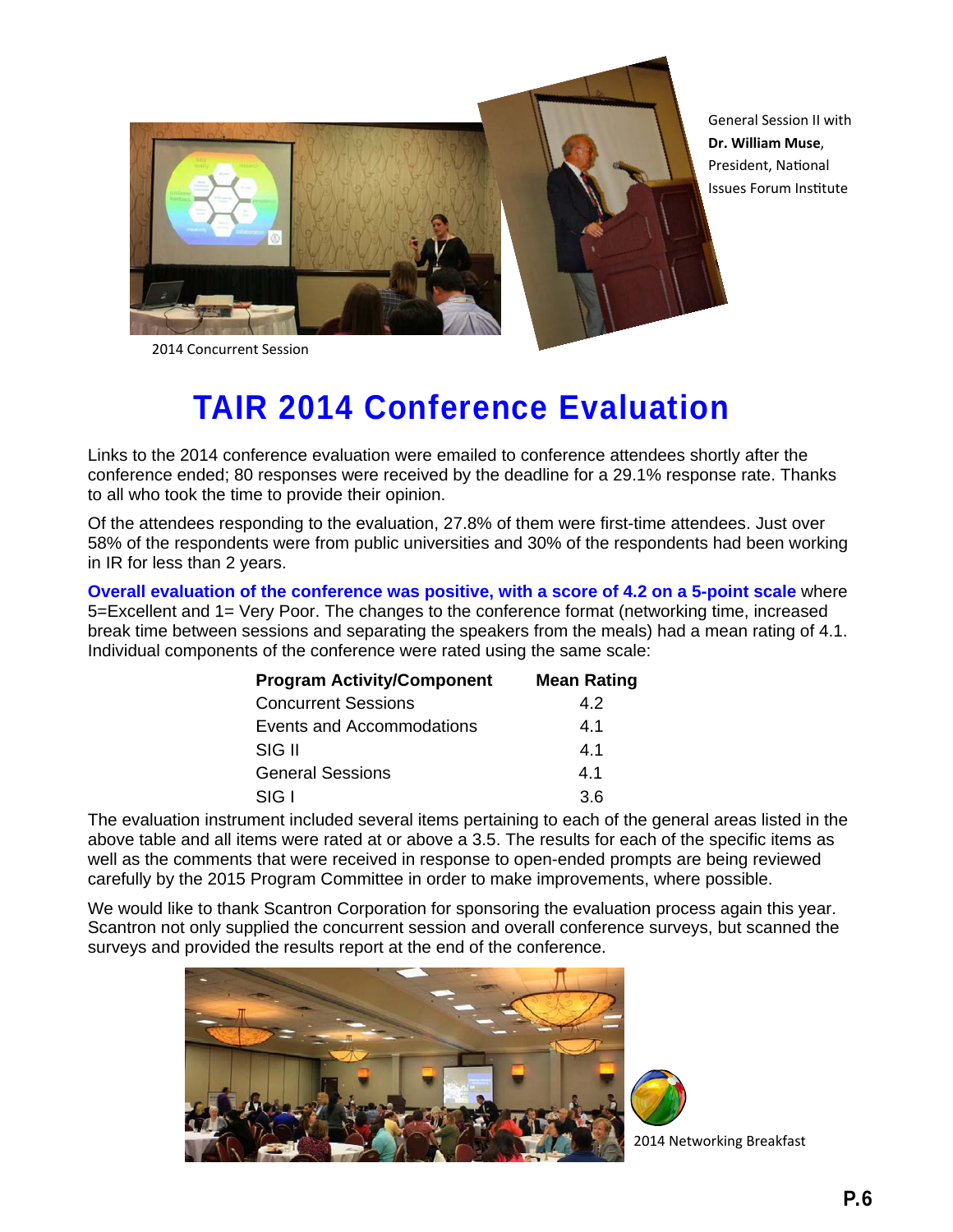

# *Letter from the Member at Large for Professional Development*

Big Data for Big Decisions in Big D was a fantastic conference that had plenty to offer the members of TAIR in the area of professional devel‐ opment. This was especially true for the pre‐conference workshops

that were well-attended. As the newly elected Member-at-Large for Professional Development I would like to thank my predecessor Tom Corll for both his generosity in helping me get started and his heart for professional development. Both of these traits are at the core of what TAIR is all about. I would also like to extend thanks to our workshop presenters Faron Kincheloe, Marilyn Greer, Gabriela Borcoman, Rick Leyva, Guyla Davis, Lisa Haynes, Colby Stoever, Jason Simon, Ah Ra Cho, Allie Longoria, Monica Alaniz, Lea Campbell, David Troutman, Mehary Stafford, Cathy Delgado, Soon Merz, Richard Batey, Danica Frampton, Jana Marak, Cindy Ullrich, Karen Laljiani, Joe Baumann, Crystal Braden, Kara Larkin‐ Skinner, Connie May, and Marlon Mote. A bunch of work went into those workshops and I want to thank you all for making the 36<sup>th</sup> Annual Conference one of the best!

#### **Annual TAIR Professional Development Summer Workshop Scheduled for Friday, August 1, 2014 Texas State University's campus in Round Rock, north of Austin**

This summer's workshop will provide opportunities for learning in several subject areas. We are once again due to popular demand able to provide **a one-day workshop on the R staƟsƟcal soŌware program** that is available for free via the Internet. This session will be \$100 for non-members and \$70 for members. We are also excited to have the team at Zogotech do **two half-day programs over the Estudias software**. The morning session will be open to beginners and even non-IR personnel as we look to increase institutional capacity throughout the organization. The second session will be for more advanced users focusing on cohort tracking. Dennis Ignatenko is going to lead **a morning session for Tableau beginners, and then another one in the aŌernoon for advanced Tableau users**. As we did last year, the summer workshop will be a one-day drive into the Round Rock area with several sessions occurring in the morning and several sessions presented in the afternoon. **The cost of the workshop(s) includes a continental style breakfast and a box lunch.** For TAIR members the price for each half-day workshop will be \$35 per workshop and for non-members the cost will be \$50 per workshop. To register, go to www.regonline.com/tairsummer

Another great offering on August 1 in Round Rock is an all-day FREE event hosted by the folks from **AIR.** Their workshop will be over IPEDS and will help us to see this data as the public face of the organization. This is the first time that TAIR has had the IPEDS folks back for almost 4 years and seats are **limited (only a few seats left)** so please make sure if you want to have a seat to register quickly at https://www.airweb.org/Educati[onAndEvents/IPEDSTraining/Workshops/Pages/](https://www.airweb.org/EducationAndEvents/IPEDSTraining/Workshops/Pages/TAIR2014ipedsws.aspx) TAIR2014ipedsws.aspx

Please feel free to contact me if you need further information. My office phone number is 940.668.3331, or you can send me an email inquiry at dbrown@nctc.edu

I look forward to seeing many of you in Round Rock this summer!

David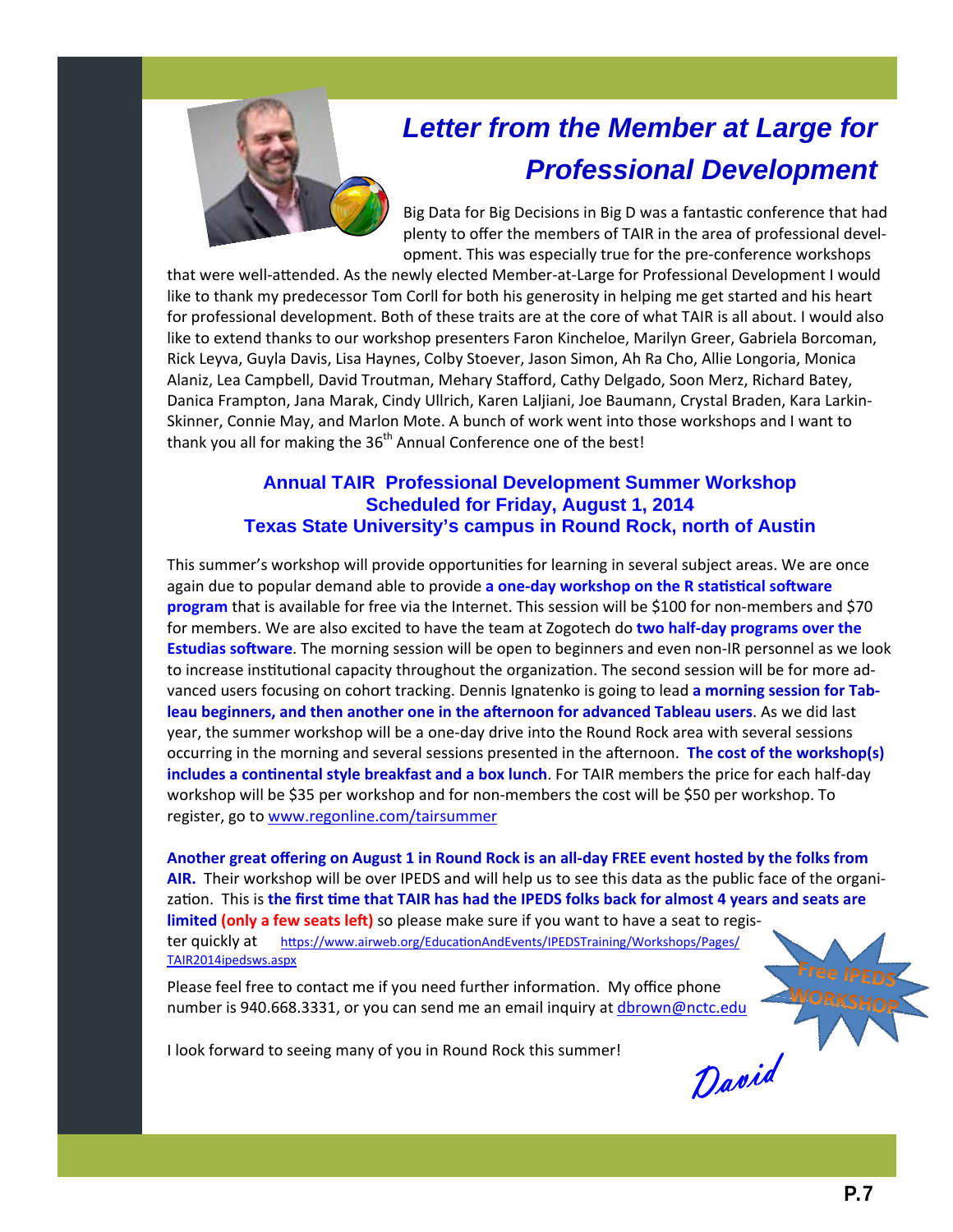# **Call for Nominations**

The TAIR Nominating Committee is calling for nominations for the following elected positions:

**TAIR Vice President/President-Elect** – this is a three year term:

- 2015-2016 Vice President and Program Chair for the 2016 TAIR Conference at the Omni San Antonio Hotel
- 2016-2017 TAIR President
- 2017-2018 TAIR Immediate Past President

**TAIR Treasurer** 2015 – 2017 **TAIR Member at Large for Technology** 2015 – 2017 **TAIR Nominating Committee Member** 2015 – 2016 (4 members will be elected)

Please take a few minutes to submit your recommendations to the TAIR Nominating Committee by clicking on the following link: http://www.regonline.com/TAIRcallfornominations

The **Vice President/President Elect, Treasurer, and Member at Large for Technology serve on the TAIR Executive Committee**. These elected positions receive an opportunity to be involved in decision-making for upcoming conferences and are responsible for the smooth operations of the organization. There is work involved with each position, but these opportunities for service are very rewarding! One benefit is getting to know IR professionals from around the state as you help guide the future of TAIR.

The **Nominating Committee members** serve a one-year term and help to ensure that we have a full and qualified slate of candidates for the following year's election.

More information about the responsibilities of TAIR officers is available in the TAIR Officer's Guide, posted on the TAIR website at http://www.texas-air.org/officers/

**Feel free to nominate yourself if you are interested in serving for one of these positions.**

There are other opportunities during the year to get involved with TAIR, so please consider volunteering to serve on a committee or as a session facilitator!

#### **All nominations will close September 30, 2014.**

**Susan Thompson,**  Immediate Past President and **Sue Herring**, Outgoing Secretary





**Susan Thompson** and **Carol Tucker**, Outgoing Past President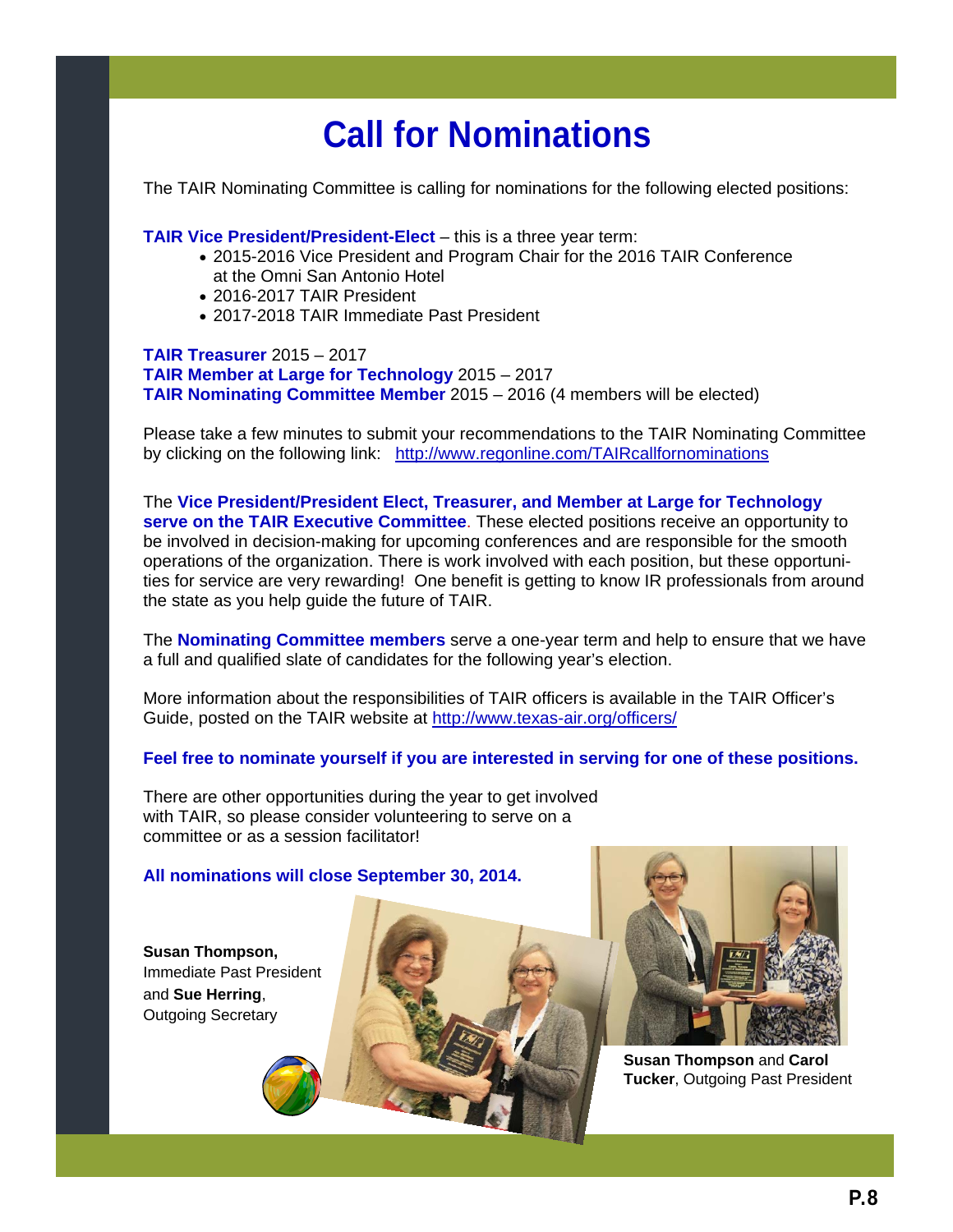# **TAIR 2015 Call for Participation**

### **March 3-6, 2015 Addison, TX**

Dear Colleagues,

Now is the time to reflect on the exciting things you have accomplished and to share your knowledge, growth, expertise, and tips and tricks with others in the field. On behalf of the TAIR Program Committee, you are invited to contribute to the advancement of Institutional Research and Effectiveness by submitting one or more proposals for the 2015 TAIR Conference which will be held March 3‐6, 2015 in Addison, TX. This year's conference theme is "All My Data by Morning."

Building on the success of last year, we have options for Concurrent Sessions (a 45-minute presentation by a single presenter or a small team) and Discussion Group/Panel/Working Sessions (a 45-minute facilitated discussion intended to include an interactive exchange of information with attendees).

Proposals are welcome from IR professionals at all levels of their career. We are actively looking for presenters in the following tracks:

- 
- Assessment and Effectiveness Planning and Organization Research
	-
- Current Issues in Higher Education Reporting and Decision Support Technology and Training

On the fence about presenƟng, or not sure what format works best for your topic? Go to the *Call for ParƟcipaƟon* located at http://www.texas-[air.org/conference/2015/c4p.php](http://www.texas-air.org/conference/2015/c4p.php) to help you decide or call Marc Turner for more information.

### **The deadline for submitting a proposal is September 30, 2014.**

We're looking forward to seeing you in Addison!

G. Marc Turner 512‐245‐2386 gmturner@txstate.edu



**Susan Thompson,** Immediate Past President and **Tom Corll**, Member‐at‐Large for Professional Development

# **TAIR-L Listserv**

Current TAIR members (2014) can post directly to the listserv at TAIR-L@texasair.org Those with lapsed memberships from the two prior years (2012 or 2013) will receive messages but must renew their membership in order to post a message or participate in listserv discussions.

At any time, members may manage their listserv subscription or access archived messages by visiting the listserv's webpage at http://texas-[air.org/mailman/lis](http://texas-air.org/mailman/listinfo/tair-l_texas-air.org)tinfo/tair-l\_texas-air.org.

Questions about the listserv should be addressed to Faron Kincheloe at faron kincheloe@baylor.edu.